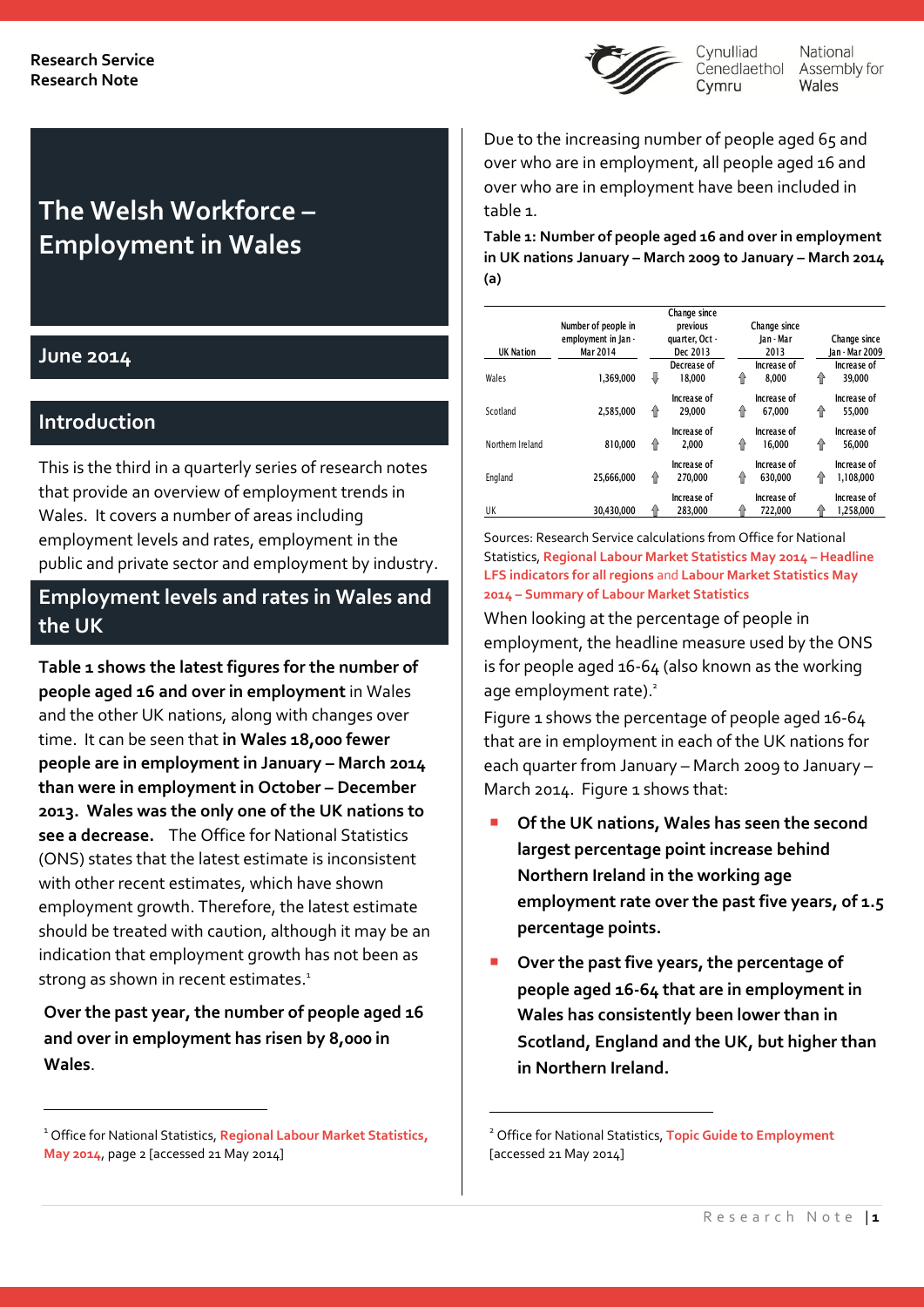



**Figure 1: Percentage of people aged 16-64 in employment in UK nations, January – March 2009 to January – March 2014 (a)**

Sources: Research Service calculations from Office for National Statistics, **[Regional Labour Market Statistics May 2014](http://www.ons.gov.uk/ons/rel/subnational-labour/regional-labour-market-statistics/may-2014/rft-lm-hi00-may-2014.xls) – Headline LFS [indicators for all regions](http://www.ons.gov.uk/ons/rel/subnational-labour/regional-labour-market-statistics/may-2014/rft-lm-hi00-may-2014.xls)** and **Labour Market Statistics May 2014 – [Summary of Labour Market Statistics](http://www.ons.gov.uk/ons/rel/lms/labour-market-statistics/may-2014/table-a01.xls)**

Figure 2 shows the percentage of people aged 16-64 in employment in the devolved nations and English regions in January – March 2014. This data allows for comparisons to be made between Wales and individual English regions, rather than simply looking at the overall English figure which is substantially increased by the high working age employment rates seen in the South East, South West and East of England.

In January – March 2014, it can be seen that:

- **Wales had a higher working age employment rate than the North East and North West of England, and Northern Ireland, but lower than all other English regions and Scotland.**
- The South East, South West and the East of England had a higher working age employment rates than all other English regions, at least 3 percentage points higher than any other English region. All other English regions have working employment rates of within 3 percentage points of Wales.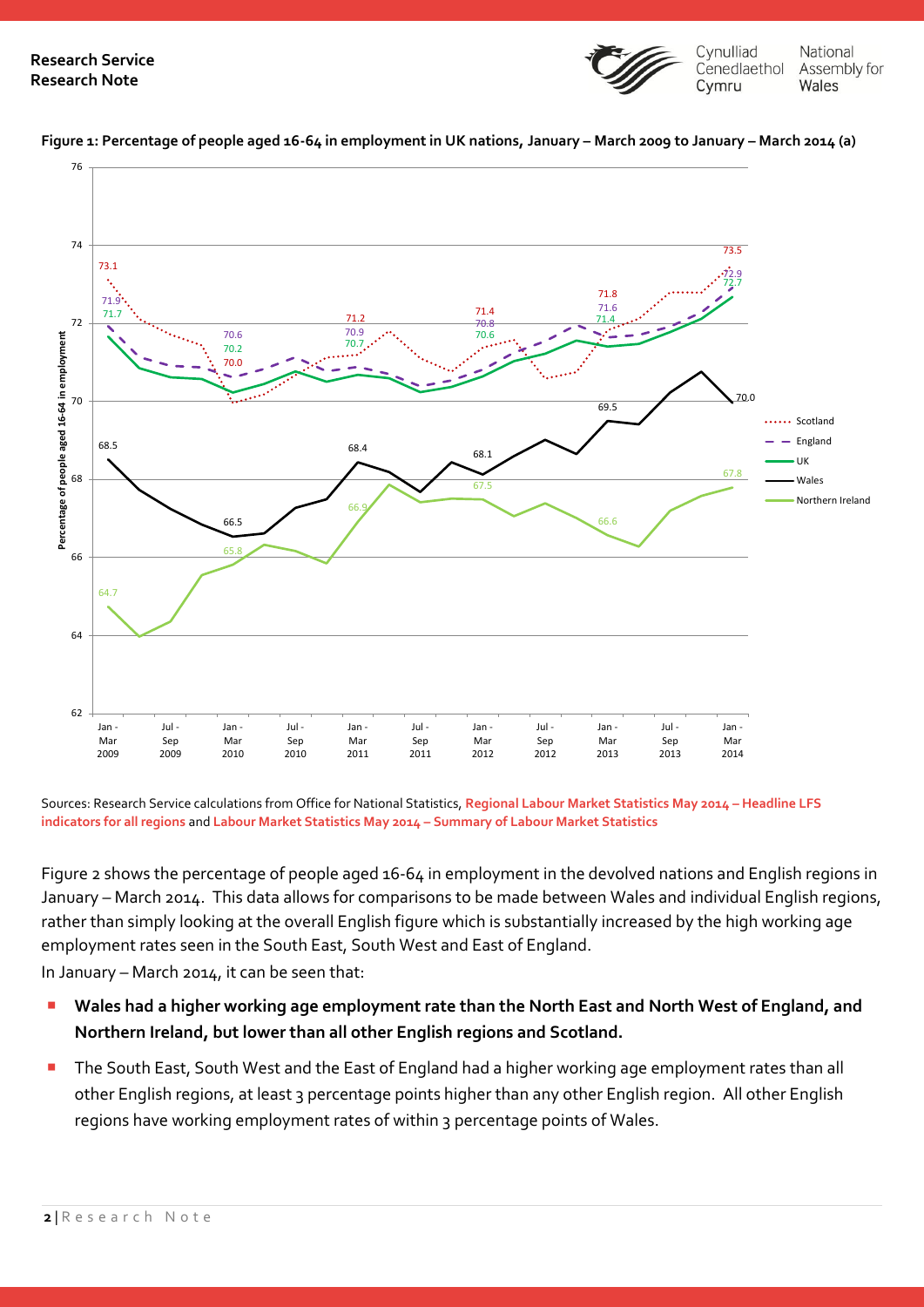### **Research Service Research Note**



National Assembly for Wales

#### **Figure 2: Percentage of people aged 16-64 in employment in devolved nations and English regions, January– March 2014**



<u>.</u>

Source: Office for National Statistics, **[Regional Labour Market Statistics May](http://www.ons.gov.uk/ons/rel/subnational-labour/regional-labour-market-statistics/may-2014/rft-lm-regional-summary-may-2014.xls) 2014 – Summary of Headline Indicators** (table 1)

### **Public and private sector employment**

Table 2 shows the latest figures for the number and percentage of people aged 16 and over employed in the public and private sector in Wales and the UK nations, along with changes over time. **This information is not comparable with the information in the first section of the paper as it is for a different time period.**

**In England further education colleges and sixth form college corporations have been reclassified to the private sector since 1 April 2012**. 3 **Due to this, the data for England will not be directly comparable to those for other nations as it has a different definition of the public and private sector.** The data for England used in this analysis treats further

 $\overline{a}$ 

education colleges and sixth form college corporations as if they had been reclassified to the private sector throughout. **In addition, the figures will have been affected by the reclassification of Royal Mail from the public to the private sector in quarter 4 of 2013**. 4 **Comparisons have been made between quarter 4 of 2012 and quarter 4 of 2013.** In respect of quarter 4 in 2013, it can be seen from table 2 that:

- **Of the UK nations, Wales had the second lowest percentage of people aged 16 and over employed in the private sector and the second highest employed in the public sector**.
- In Wales, private sector employment was 12,000 higher than the previous quarter, and 79,000 higher than the previous year.

<sup>3</sup> Office for National Statistics, **[Reclassification of Further](http://www.ons.gov.uk/ons/dcp171766_266962.pdf)  [Education Corporations and Sixth Form Colleges in England](http://www.ons.gov.uk/ons/dcp171766_266962.pdf)**, May 2012 [accessed 21 May 2014]

<sup>4</sup> Office for National Statistics**[, Public Sector Employment, Q4](http://www.ons.gov.uk/ons/rel/pse/public-sector-employment/q4-2013/stb-pse-2013-q4.html#tab-Main-stories)  [2013](http://www.ons.gov.uk/ons/rel/pse/public-sector-employment/q4-2013/stb-pse-2013-q4.html#tab-Main-stories)** [accessed 21 May 2014]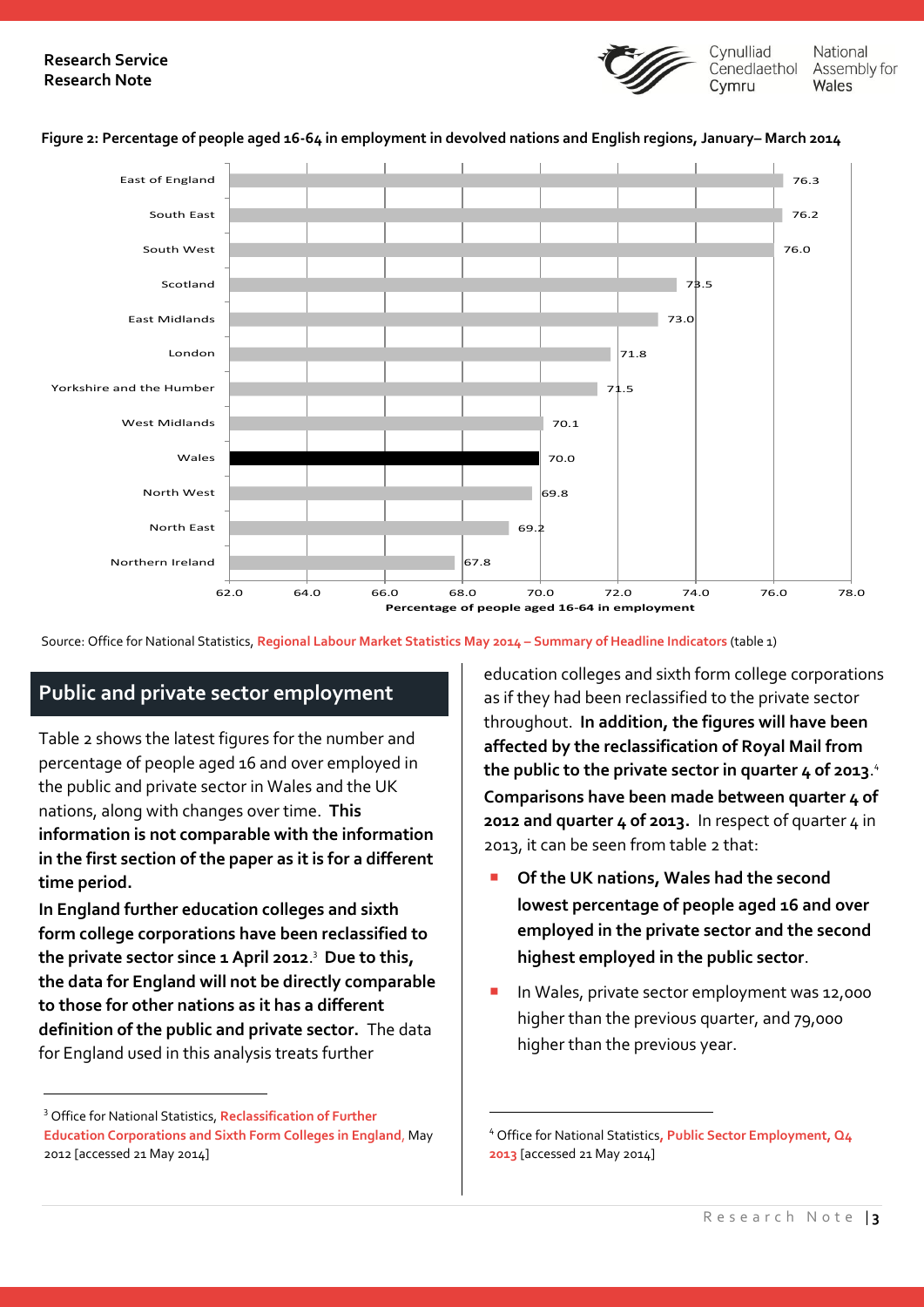

#### **Table 2: Public and private sector employment of people aged 16 and over in UK nations (a), (b), (c)**

|                  |                                                                          | <b>Public sector</b>                       |                                       | <b>Private sector</b>                                                     |                                            |                                       |  |  |
|------------------|--------------------------------------------------------------------------|--------------------------------------------|---------------------------------------|---------------------------------------------------------------------------|--------------------------------------------|---------------------------------------|--|--|
|                  |                                                                          | Change                                     |                                       |                                                                           | Change                                     |                                       |  |  |
|                  |                                                                          | since                                      |                                       |                                                                           | since                                      |                                       |  |  |
| <b>UK Nation</b> | Number of people<br>employed in the<br>public sector,<br>quarter 4, 2013 | previous<br>quarter,<br>quarter 3.<br>2013 | Change<br>since<br>quarter 4,<br>2012 | Number of people<br>employed in the<br>private sector,<br>quarter 4, 2013 | previous<br>quarter,<br>quarter 3.<br>2013 | Change<br>since<br>quarter 4,<br>2012 |  |  |
| Wales            | 324,000 (24.0%)                                                          | <b>Decrease</b><br>₩<br>of 5,000           | <b>Decrease</b><br>of 10,000<br>₩     | 1,028,000 (76.0%)                                                         | Increase<br>企<br>of 12,000                 | <b>Increase</b><br>of 79,000<br>⇑     |  |  |
| Scotland         | 566,000 (22.1%)                                                          | <b>Decrease</b><br>₩<br>of 14,000          | <b>Decrease</b><br>₩<br>of 14,000     | 1,992,000 (77.9%)                                                         | Increase<br>企<br>of 23,000                 | Increase<br>оf<br>104,000<br>⇑        |  |  |
| Northern Ireland | 219,000 (27.9%)                                                          | Increase<br>⇑<br>of 3,000                  | <b>Increase</b><br>企<br>of 1.000      | 565,000 (72.1%)                                                           | <b>Decrease</b><br>⊕<br>of 2,000           | <b>Increase</b><br>⇑<br>of 16,000     |  |  |
| England          | 4,389,000 (17.4%)                                                        | <b>Decrease</b><br>₩<br>of 90.000          | <b>Decrease</b><br>of<br>₩<br>174,000 | 20,821,000 (82.6%)                                                        | <b>Increase</b><br>of<br>企<br>175,000      | Increase<br>of<br>516,000<br>企        |  |  |
| UK               | 5,514,000 (18.2%)                                                        | <b>Decrease</b><br>of<br>139,000           | <b>Decrease</b><br>of<br>₩<br>207,000 | 24,705,000 (81.8%)                                                        | <b>Increase</b><br>of<br>181,000           | Increase<br>of<br>⇑<br>681,000        |  |  |

Source: Research Service calculations from Office for National Statistics, **[Public Sector Employment, Q4 2013](http://www.ons.gov.uk/ons/rel/pse/public-sector-employment/q4-2013/stb-pse-2013-q4.html#tab-Main-stories)** (tables 6a and 7a) Notes:

- (a) Estimates are based on where people are employed.
- (b) Approximately 30,000 public sector employees that could not be assigned to a total are included in the UK total.
- (c) Figures are not seasonally adjusted

Figure 3 shows the percentage change in the number of people employed from quarter 4 of 2008 to quarter 4 of 2013. It can be seen from figure 3 that:

- **Total employment in Wales was 3.9% higher in quarter 4 of 2013 than in quarter 4 of 2008**. **At 8.9%, the percentage increase in private sector jobs was the second highest of all UK nations behind Northern Ireland.** All nations saw a percentage increase in private sector employment over this period, and also a percentage decrease in public sector employment.
- While the percentage decrease in public sector employment in all UK nations except Northern Ireland was greater than the percentage increase in private sector employment over this period, **there was an increase in total employment due to the greater size of the private sector.**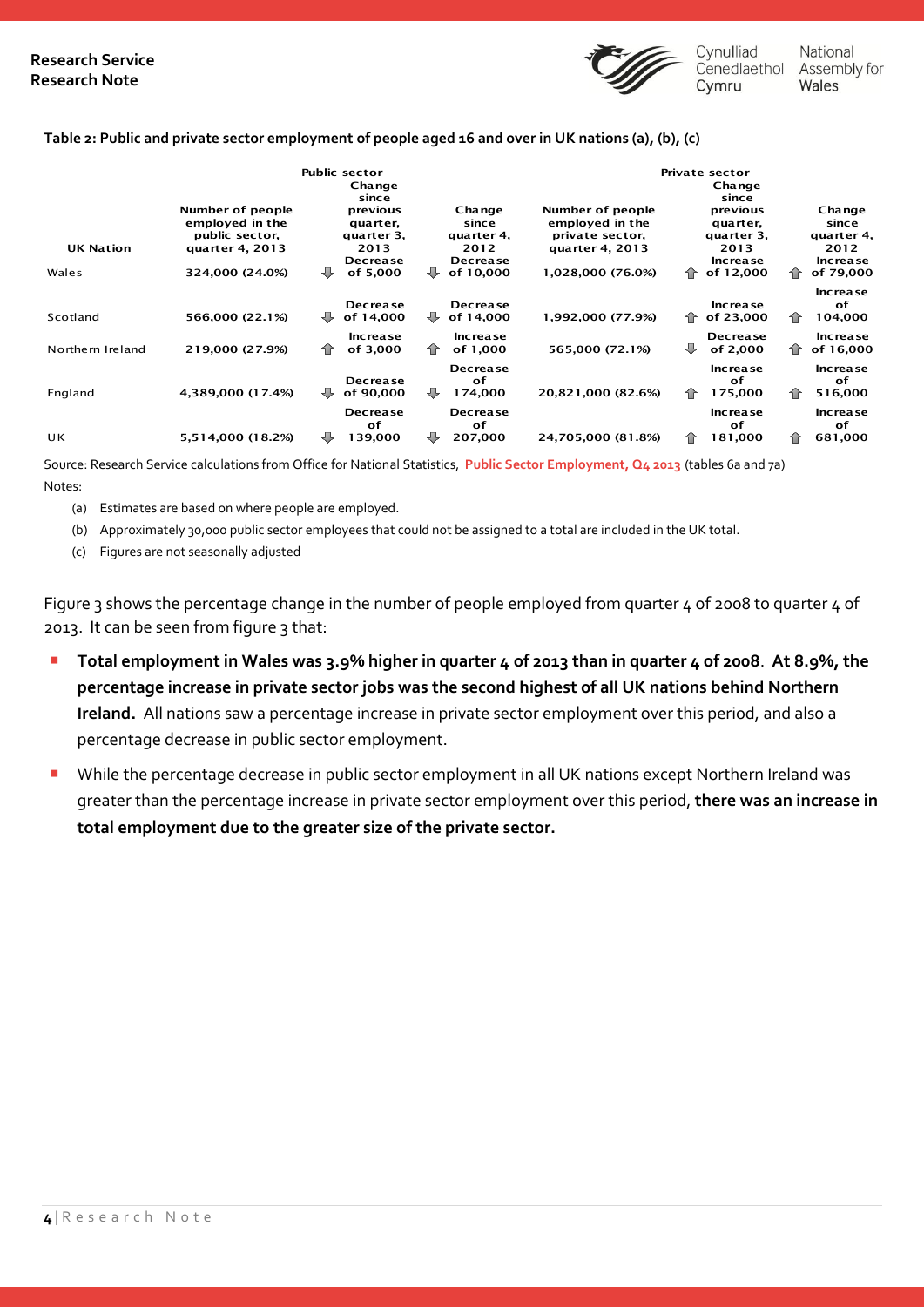

**Figure 3: Percentage change in employment of people aged 16 and over in UK nations between quarter 4, 2008 and quarter 4, 2013, by sector (a), (b), (c)**



Source: Research Service calculations from Office for National Statistics, **[Public Sector Employment, Q4 2013](http://www.ons.gov.uk/ons/rel/pse/public-sector-employment/q4-2013/stb-pse-2013-q4.html#tab-Main-stories)** (tables 6a and 7a) The notes are the same as table 2.

## **Workforce jobs by industry**

Table 3 provides a breakdown of the latest workforce jobs figures for Wales and the UK, broken down by industrial classification. They include employment in both public and private sectors using the latest available data, from quarter 4 of 2013. It can be seen that in quarter 4 of 2013:

- **While there is a spread across a number of categories, 15.8% of all workforce jobs in Wales were in the wholesale and retail trade and repair of motor vehicles.** Other categories which provide at least 10 per cent of workforce jobs in Wales include human health and social work activities, manufacturing and education.
- At UK level, most people are also employed in the wholesale and retail trade and repair of motor vehicles, although again there is quite a spread across industries. **In Wales a greater percentage of people are employed in human health and social activities, manufacturing and public administration and defence; compulsory social security than across the UK. A greater percentage of the UK workforce is employed in professional, scientific and technical activities and administration and support service activities than in the workforce in Wales.**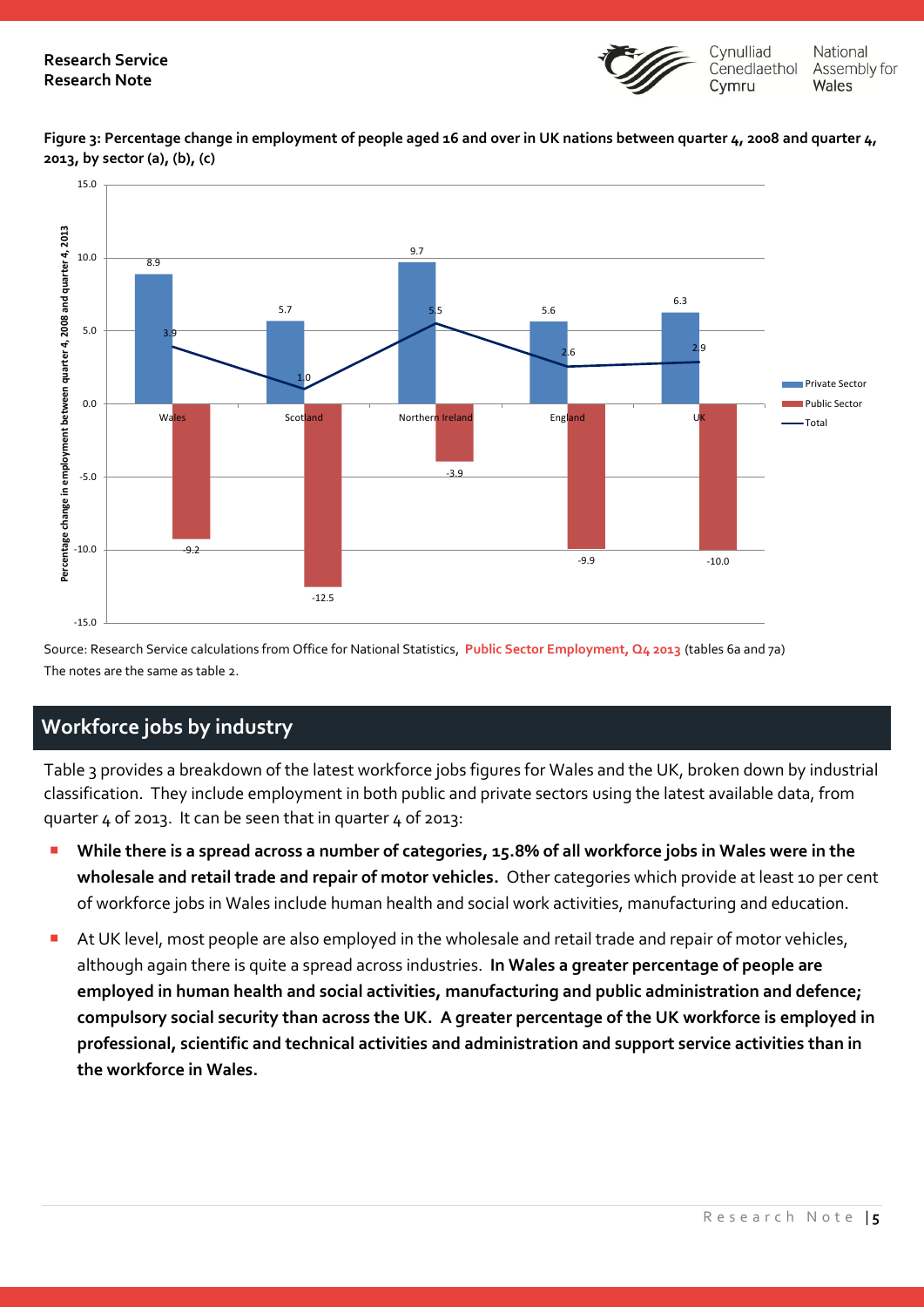

#### **Table 3: Workforce jobs in Wales and UK by industry, quarter 4 of 2013 (a)**

|                                                                         | <b>Wales</b>                 |                                      | UK                           |                                      |                                                                                               |  |
|-------------------------------------------------------------------------|------------------------------|--------------------------------------|------------------------------|--------------------------------------|-----------------------------------------------------------------------------------------------|--|
| Industry                                                                | Number of people<br>employed | Percentage of all<br>people employed | Number of people<br>employed | Percentage of all<br>people employed | Percentage point difference<br>between percentage of<br>workforce employed in<br>Wales and UK |  |
| Wholesale and retail trade; repair of motor<br>vehicles and motorcycles | 217,000                      | 15.8                                 | 4,886,000                    | 14.9                                 | 0.9                                                                                           |  |
| Human health and social work activities                                 | 201,000                      | 14.6                                 | 4,159,000                    | 12.7                                 | 1.9                                                                                           |  |
| Manufacturing                                                           | 143,000                      | 10.4                                 | 2,576,000                    | 7.9                                  | 2.5                                                                                           |  |
| Education                                                               | 138,000                      | 10.0                                 | 2,867,000                    | 8.8                                  | 1.2                                                                                           |  |
| Construction                                                            | 99,000                       | 7.2                                  | 2,118,000                    | 6.5                                  | 0.7                                                                                           |  |
| Public administration and defence;<br>compulsory social security        | 88,000                       | 6.4                                  | 1,542,000                    | 4.7                                  | 1.7                                                                                           |  |
| Accommodation and food service activities                               | 87,000                       | 6.3                                  | 2,006,000                    | 6.1                                  | 0.2                                                                                           |  |
| Administration and support service activities                           | 81,000                       | 5.9                                  | 2,727,000                    | 8.3                                  | $-2.4$                                                                                        |  |
| Arts, Entertainment and Recreation                                      | 52,000                       | 3.8                                  | 920,000                      | 2.8                                  | 1.0                                                                                           |  |
| Transportation and storage                                              | 48,000                       | 3.5                                  | 1,502,000                    | 4.6                                  | $-1.1$                                                                                        |  |
| Professional, scientific and technical<br>activities                    | 46,000                       | 3.3                                  | 2,693,000                    | 8.2                                  | $-4.9$                                                                                        |  |
| Agriculture, Forestry and Fishing                                       | 35,000                       | 2.5                                  | 420,000                      | 1.3                                  | 1.2                                                                                           |  |
| Financial and Insurance Activities                                      | 31,000                       | 2.3                                  | 1,127,000                    | 3.4                                  | $-1.1$                                                                                        |  |
| <b>Other Service Activities</b>                                         | 31,000                       | 2.3                                  | 830,000                      | 2.5                                  | $-0.2$                                                                                        |  |
| Real Estate Activities                                                  | 28,000                       | 2.0                                  | 588,000                      | 1.8                                  | 0.2                                                                                           |  |
| Other                                                                   | 49,000                       | 3.6                                  | 1,753,000                    | 5.4                                  | $-1.8$                                                                                        |  |
| Total                                                                   | 1,374,000                    |                                      | 32,714,000                   |                                      |                                                                                               |  |

Source: NOMIS – Official Labour Market Statistics, **[Labour Market Profile Wales](http://www.nomisweb.co.uk/reports/lmp/gor/2013265930/report.aspx)**

Note:

(a) Other includes all categories which comprise less than 2 per cent of workforce jobs in Wales, which are Mining and quarrying; Electricity, gas, steam and air conditioning supply; Water supply; sewerage, waste management and remediation activities; and Activities of households as employers; undifferentiated goods-and services-producing activities of households for own use.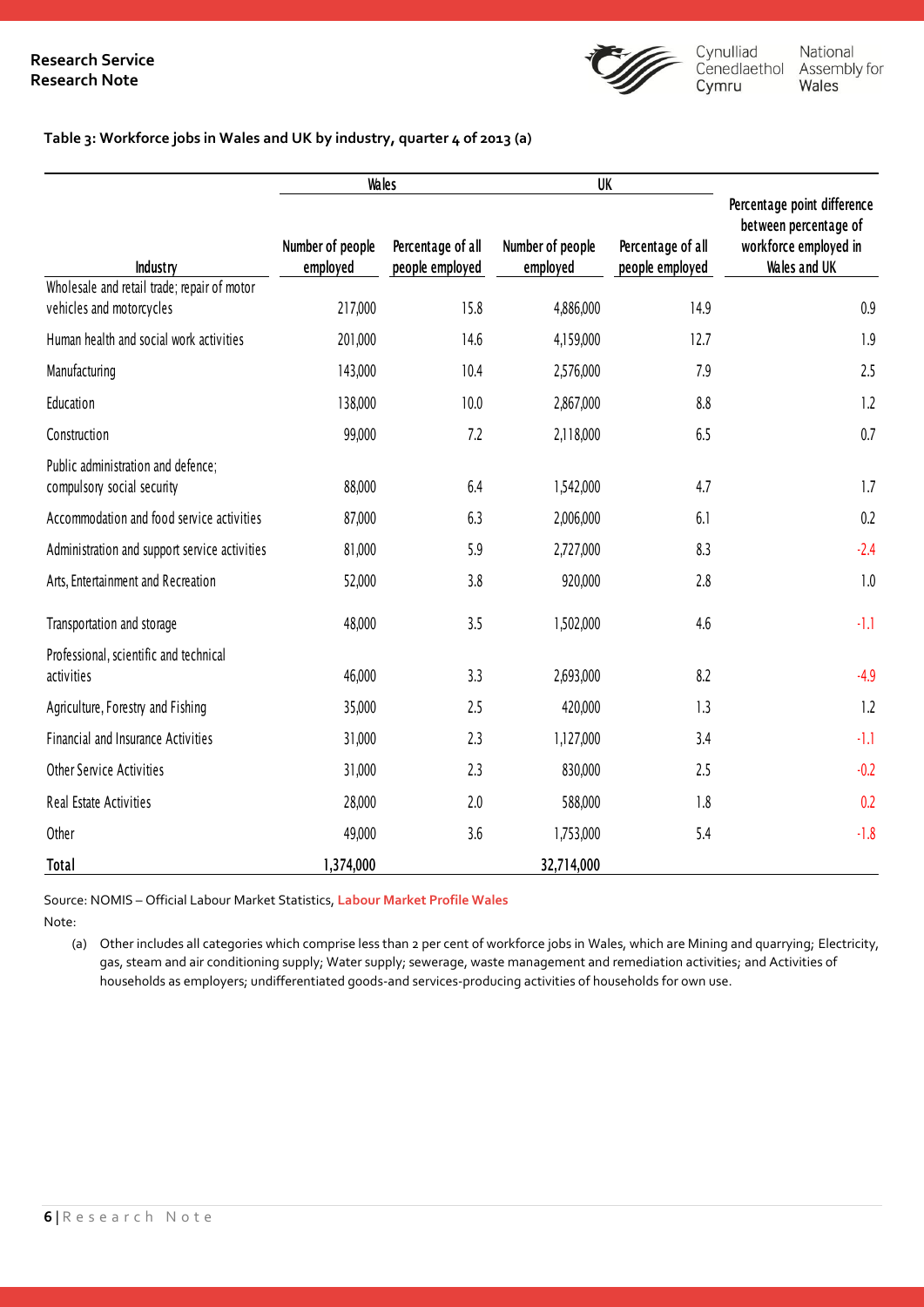

National Assembly for Wales

## **Working age employment rate by Welsh Constituency**

**Figure 4: Working age employment rate by Welsh constituency, January – December 2013**